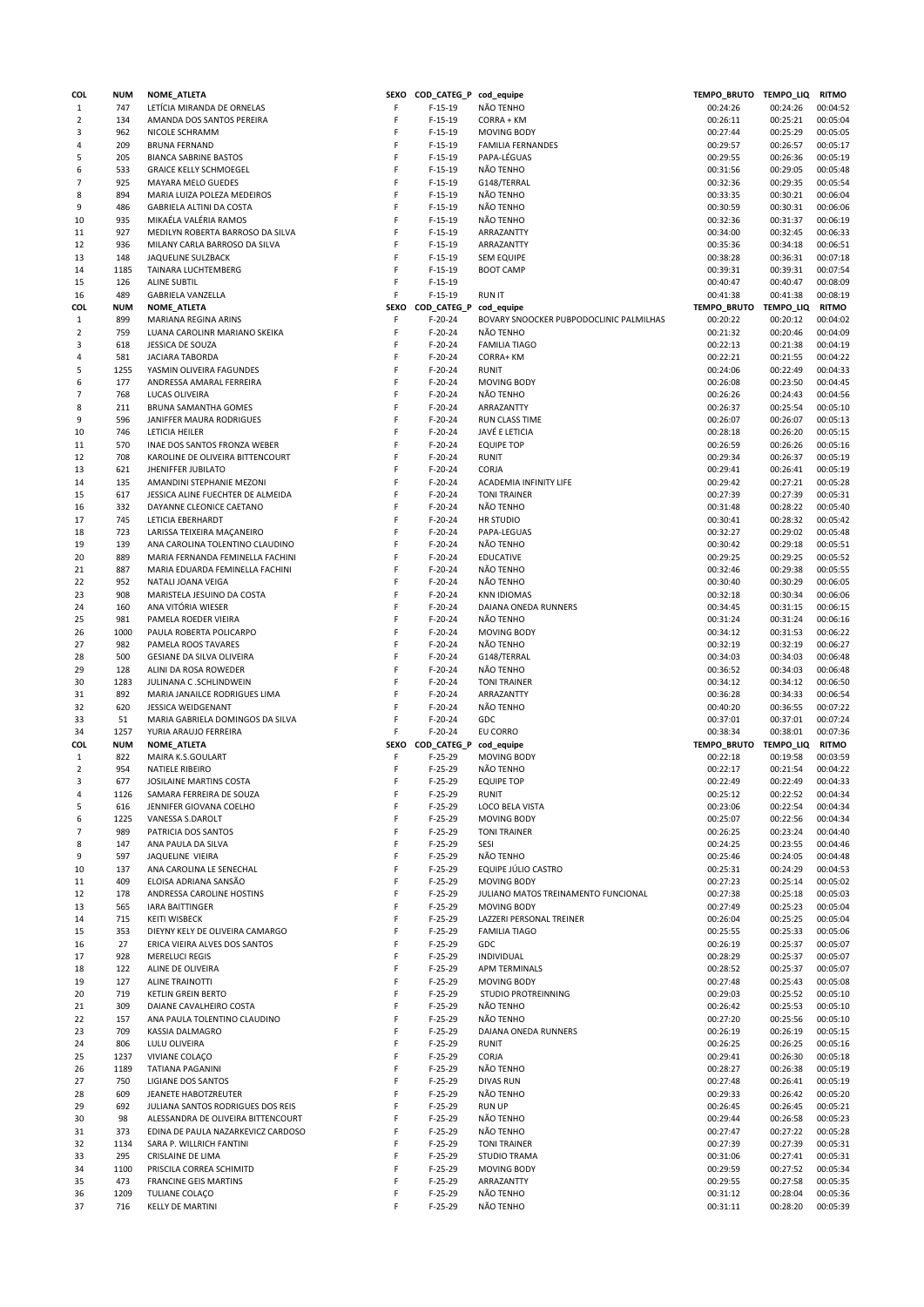| 38             | 744         | LETÍCIA CLEONICE CAETANO                          | F      | $F-25-29$              | <b>BALNEÁRIO PIÇARRAS</b>   | 00:31:48              | 00:28:22             | 00:05:40             |
|----------------|-------------|---------------------------------------------------|--------|------------------------|-----------------------------|-----------------------|----------------------|----------------------|
| 39             | 526         | GLÁUCIA ZANCANELLA                                | F      | $F-25-29$              | <b>MOVING BODY</b>          | 00:28:32              | 00:28:32             | 00:05:42             |
| 40             | 401         | <b>ELIZA VARGAS SERPA</b>                         | F      | $F-25-29$              | HR STUDIO PERSONAL TRAINING | 00:30:41              | 00:28:38             | 00:05:43             |
| 41             | 691         | JULIANA MONTAGNA DA CUNHA                         | F      | $F-25-29$              |                             | 00:28:45              | 00:28:45             | 00:05:45             |
| 42             | 726         | <b>LAYSE PETRUSCHKY</b>                           | F      | $F-25-29$              | <b>TONI TRAINER</b>         | 00:28:48              | 00:28:48             | 00:05:45             |
| 43             | 199         | ATHIAIA SERPA RUSSI                               | F      | $F-25-29$              | <b>POINT BREAK</b>          | 00:29:03              | 00:29:03             | 00:05:48             |
| 44             | 193         | <b>ARIANE SCHMITT</b>                             | F      | $F-25-29$              | MOVING BODY                 | 00:29:08              | 00:29:08             | 00:05:49             |
|                | 1041        |                                                   | F      | $F-25-29$              | NÃO TENHO                   | 00:32:48              | 00:29:19             | 00:05:51             |
| 45             |             | RAFAELA TEIXEIRA MAÇANEIRO                        |        |                        |                             |                       |                      |                      |
| 46             | 900         | MARIANNE ALVES MEDEIROS GOMES                     | F      | $F-25-29$              | <b>RUNIT</b>                | 00:30:07              | 00:30:07             | 00:06:01             |
| 47             | 905         | MARION MERLO DA SILVA                             | F      | $F-25-29$              | ESPAÇO FUNCIONAL BOMBINHAS  | 00:30:49              | 00:30:09             | 00:06:01             |
| 48             | 924         | MAYARA CRISTINA COELHO                            | F      | $F-25-29$              | NÃO TENHO                   | 00:33:02              | 00:30:17             | 00:06:03             |
| 49             | 150         | ANA PAULA MAFRA                                   | F      | $F-25-29$              | NÃO TENHO                   | 00:31:37              | 00:30:24             | 00:06:04             |
| 50             | 1136        | SARAH MARTINS RAMOS DE OLIVEIRA                   | F      | $F-25-29$              | POINT BREAK                 | 00:30:25              | 00:30:25             | 00:06:04             |
| 51             | 133         | AMANDA CRISTINA GOMES DA SILVA                    | F      | $F-25-29$              | NÃO TENHO                   | 00:31:47              | 00:30:28             | 00:06:05             |
| 52             | 752         | LILIAN SONDA                                      | F      | $F-25-29$              | <b>TONI TRAINER</b>         | 00:30:38              | 00:30:38             | 00:06:07             |
| 53             | 243         | CAROLINE CIDRAL                                   | F      | $F-25-29$              | NÃO TENHO                   | 00:33:56              | 00:30:38             | 00:06:07             |
| 54             | 994         | PATRÍCIA SCHEUER                                  | F      | $F-25-29$              |                             | 00:34:11              | 00:30:41             | 00:06:07             |
| 55             | 917         | MAURA GHINZELLI                                   | F      | $F-25-29$              | <b>NENHUM</b>               | 00:30:47              | 00:30:47             | 00:06:09             |
|                |             |                                                   |        |                        |                             |                       |                      |                      |
| 56             | 428         | FABIANE ORTHMANN NOGUEIRA                         | F      | $F-25-29$              | <b>TONI TRAINER</b>         | 00:30:59              | 00:30:59             | 00:06:11             |
| 57             | 1224        | VANESSA MAGALHÄES TARNAKOLSKI                     | F      | $F-25-29$              | NÃO TENHO                   | 00:35:09              | 00:31:56             | 00:06:22             |
| 58             | 600         | DANIELA CISTINI FELICIO                           | F      | $F-25-29$              | NÃO TENHO                   | 00:32:03              | 00:32:03             | 00:06:24             |
| 59             | 956         | NAYANE BITTENCOURT BRAZ                           | F      | $F-25-29$              | NÃO TENHO                   | 00:32:18              | 00:32:18             | 00:06:27             |
| 60             | 888         | MARIA FERNANDA BUSS                               | F      | $F-25-29$              | <b>SEM EQUIPE</b>           | 00:35:36              | 00:32:20             | 00:06:27             |
| 61             | 242         | CAROLINA DOS SANTOS                               | F      | $F-25-29$              | INDIVIDUAL                  | 00:32:28              | 00:32:28             | 00:06:29             |
| 62             | 601         | JAQUELINE PEREIRA SANTOS                          | F      | $F-25-29$              | <b>SEM EQUIPE</b>           | 00:32:40              | 00:32:40             | 00:06:31             |
| 63             | 983         | PAMELA SOUZA                                      | F      | $F-25-29$              | <b>RUNIT</b>                | 00:32:47              | 00:32:47             | 00:06:33             |
| 64             | 24          | ELIDA MAZZUCO DE ARAÚJO                           | F      | $F-25-29$              | GDC                         | 00:35:56              | 00:32:47             | 00:06:33             |
| 65             | 1132        | SARA BUDAL DE ARAUJO DOS SANTOS                   | F      | $F-25-29$              | G148/TERRAL                 | 00:36:03              | 00:33:06             | 00:06:37             |
| 66             | 91          | ADRIELLE INGRID DE SOUZA                          | F      | $F-25-29$              | <b>HR STUDIO</b>            | 00:35:26              | 00:33:26             | 00:06:40             |
|                |             |                                                   | F      |                        |                             |                       |                      |                      |
| 67             | 220         | CAMILA SILVA ESCOBRAR                             |        | $F-25-29$              | G148/TERRAL                 | 00:33:56              | 00:33:56             | 00:06:46             |
| 68             | 695         | JULIANE DAL MASO BOGO                             | F      | $F-25-29$              | <b>STUDIO TRAMA</b>         | 00:34:25              | 00:34:25             | 00:06:52             |
| 69             | 158         | ANA PAULA VICTORINO MEDEIROS                      | F      | $F-25-29$              | ACADEMIA INFINITY LIFE      | 00:36:52              | 00:34:26             | 00:06:52             |
| 70             | 143         | ANA LUIZA DE SOUZA                                | F      | $F-25-29$              | <b>TONI TRAINER</b>         | 00:35:01              | 00:35:01             | 00:07:00             |
| 71             | 1054        | RENATA DE FREITAS RANGEL GONÇALVES                | F      | $F-25-29$              | <b>DIVAS RUN</b>            | 00:36:18              | 00:35:11             | 00:07:01             |
| 72             | 304         | CYNTHIA BAPTISTA                                  | F      | $F-25-29$              | NÃO TENHO                   | 00:35:27              | 00:35:27             | 00:07:05             |
| 73             | 884         | MARIA CANDIDA GRABOSKI                            | F      | $F-25-29$              | DAIANA ONEDA RUNNERS        | 00:39:15              | 00:35:45             | 00:07:09             |
| 74             | 1238        | VIVIANE DA SILVA                                  | F      | $F-25-29$              | <b>MOVING BODY</b>          | 00:38:40              | 00:36:22             | 00:07:16             |
| 75             | 23          | ELIANE CANDIDO FIGUEIREDO KOWALSKY                | F      | $F-25-29$              | GDC                         | 00:38:13              | 00:36:56             | 00:07:22             |
|                | 32          | FRANCIANE FERREIRA DE CARVALHO                    | F      | $F-25-29$              | GDC                         | 00:39:22              | 00:37:18             | 00:07:27             |
| 76             |             |                                                   |        |                        |                             |                       |                      |                      |
| 77             | 998         | PAULA EDUARDA REIS                                | F      | $F-25-29$              | NÃO TENHO                   | 00:38:25              | 00:38:25             | 00:07:40             |
| 78             | 156         | ANA PAULA SOUZA EDUARDO                           | F      | $F-25-29$              | <b>HERING</b>               | 00:39:44              | 00:39:44             | 00:07:56             |
| 79             | 979         | PABLINE AZEVEDO                                   | F      | $F-25-29$              | NÃO TENHO                   | 00:40:40              | 00:40:40             | 00:08:07             |
| 80             | 1127        | SAMARA GABRIELA MALAQUIAS HOLLER                  | F      | $F-25-29$              | JS CONDOMÍNIOS              | 00:40:58              | 00:40:58             | 00:08:11             |
| COL            | <b>NUM</b>  | NOME_ATLETA                                       | SEXO   | COD_CATEG_P cod_equipe |                             | TEMPO_BRUTO TEMPO_LIQ |                      | <b>RITMO</b>         |
|                |             |                                                   |        |                        |                             |                       |                      |                      |
| $\mathbf{1}$   | 1264        | <b>JOCELIA MELEKE</b>                             | F      | $F-30-34$              |                             | 00:19:47              | 00:19:47             | 00:03:57             |
| $\overline{2}$ | 1267        | GEVELIN CASSIA ALMEIDA                            | F      | $F-30-34$              |                             | 00:19:56              | 00:19:51             | 00:03:58             |
| 3              | 686         | JUCIMARA MARTHENDAL DE QUADRA CUNHA               | F      | F-30-34                | NÃO TENHO                   | 00:20:15              | 00:19:55             | 00:03:59             |
| 4              | 512         |                                                   | F      |                        |                             |                       | 00:19:57             |                      |
|                |             | GILMARA DE SOUZA                                  |        | $F-30-34$              | MADERO EQUIPE DE CORRIDA    | 00:20:18              |                      | 00:03:59             |
| 5              | 895         | MARIA SUZETE DOS SANTOS SILVA                     | F      | $F-30-34$              | NÃO TENHO                   | 00:21:40              | 00:21:39             | 00:04:19             |
| 6              | 286         | <b>CLEIDE ELIETE MARTINS</b>                      | F      | F-30-34                | NÃO TENHO                   | 00:24:15              | 00:21:31             | 00:04:18             |
| 7              | 179         | ANDRESSA CIPRIANO                                 | F      | $F-30-34$              | MOVING BODY                 | 00:25:09              | 00:22:52             | 00:04:34             |
| 8              | 753         | LIONELA REGINA DA CUNHA                           | F      | F-30-34                | NÃO TENHO                   | 00:26:16              | 00:22:59             | 00:04:35             |
| 9              | 1277        | <b>VIVIANE BOLL</b>                               | F      | $F-30-34$              |                             | 00:25:15              | 00:23:44             | 00:04:44             |
| 10             | 292         | CLEUNICE PAES DE QUEIROZ                          | F      | $F-30-34$              | NÃO TENHO                   | 00:26:15              | 00:23:44             | 00:04:44             |
| 11             | 985         | PATRÍCIA BRAGA DE LIMA                            | F      | F-30-34                | G148/TERRAL                 | 00:27:00              | 00:23:44             | 00:04:44             |
| 12             | 365         | <b>DRIELE DA ROSA</b>                             | F      | $F-30-34$              | COMPANHIA DA CORRIDA        | 00:25:33              | 00:24:00             | 00:04:48             |
| 13             | 1023        | PRISCILA GONÇALVES                                | F      | F-30-34                | <b>CPH BRASIL</b>           | 00:24:56              | 00:24:03             | 00:04:48             |
| 14             | 224         | CARLA CERQUEIRA POMBAL                            | F      | F-30-34                | <b>MOVING BODY</b>          | 00:26:51              | 00:24:24             | 00:04:52             |
| 15             | 123         | <b>ALINE FAUST</b>                                | F      | F-30-34                | <b>DIVAS RUN</b>            | 00:25:58              | 00:24:44             | 00:04:56             |
|                |             |                                                   | F      |                        |                             |                       |                      |                      |
| 16             | 1115        | ROSIANE FERNANDA MACHADO                          |        | $F-30-34$              | SESI                        | 00:26:50              | 00:24:44             | 00:04:56             |
| 17             | 1071        | ROBERTA RODRIGUES CAMARGO                         | F      | F-30-34                | V8                          | 00:24:45              | 00:24:45             | 00:04:57             |
| 18             | 285         | <b>CLEIDE DE JESUS</b>                            | F      | F-30-34                | CORRAMAISKM                 | 00:28:00              | 00:24:49             | 00:04:57             |
| 19             | 210         | BRUNA OLIVEIRA SANTOS                             | F      | F-30-34                | ESPAÇO FUNCIONAL BOMBINHAS  | 00:25:44              | 00:25:06             | 00:05:01             |
| 20             | 718         | KELLY VANESSA LEDUR                               | F      | $F-30-34$              | NÃO TENHO                   | 00:25:11              | 00:25:11             | 00:05:01             |
| 21             | 1123        | SABRINA MARIELLE LASKA ROSSITO                    | F      | F-30-34                | G148/TERRAL                 | 00:28:06              | 00:25:40             | 00:05:07             |
| 22             | 535         | <b>GRAZIELA TOMASI BERTOLINI</b>                  | F      | F-30-34                | <b>MISS RUNNING</b>         | 00:27:14              | 00:25:50             | 00:05:09             |
| 23             | 14          | CLAUDINÉIA GALDINA EMIDIO                         | F      | F-30-34                | GDC                         | 00:28:20              | 00:26:01             | 00:05:12             |
| 24             | 738         | LEIDIANA LANA                                     | F      | $F-30-34$              | NÃO TENHO                   | 00:28:18              | 00:26:53             | 00:05:22             |
| 25             | 1059        | RENILDE FERREIRA DO NASCIMENTO                    | F      | F-30-34                | ARRAZANTTY                  | 00:28:14              | 00:27:00             | 00:05:24             |
| 26             | 1176        | SULEN CARLA DA SILVA                              | F      | $F-30-34$              | <b>ADHERING RUNNERS</b>     | 00:29:05              | 00:27:02             | 00:05:24             |
| 27             | 694         | <b>JULIANA ZANON</b>                              | F      | $F-30-34$              | <b>EXTREME ACADEMIA</b>     | 00:27:21              | 00:27:21             | 00:05:28             |
|                | 469         |                                                   | F      | $F-30-34$              | <b>BOOTCAMP BRASIL</b>      |                       |                      | 00:05:28             |
| 28             |             | <b>FRANCIELE WEIDE</b>                            | F      |                        |                             | 00:27:26              | 00:27:26             |                      |
| 29             | 710         | KATIA GONÇALVES                                   |        | $F-30-34$              | NÃO TENHO                   | 00:28:22              | 00:27:40             | 00:05:31             |
| 30             | 782         | LUCIMARA                                          | F      | F-30-34                | NÃO TENHO                   | 00:30:00              | 00:27:44             | 00:05:32             |
| 31             | 1177        | SUSANA MARIA CORREIA DA SILVA PINTO BARWINSKI     | F      | F-30-34                | NÃO TENHO                   | 00:31:06              | 00:28:01             | 00:05:36             |
| 32             | 448         | FERNANDA SAMPAIO PANICO                           | F      | $F-30-34$              | <b>EDUCATIVE</b>            | 00:30:15              | 00:28:06             | 00:05:37             |
| 33             | 154         | ANA PAULA RAMOS                                   | F      | F-30-34                | <b>SPF RUNNING</b>          | 00:29:40              | 00:28:10             | 00:05:37             |
| 34             | 674         | <b>JOSIANE</b>                                    | F      | F-30-34                | <b>NENHUM</b>               | 00:31:00              | 00:28:22             | 00:05:40             |
| 35             | 17          | DANIELA ANGÉLICA BISSOLI                          | F      | $F-30-34$              | GDC                         | 00:29:45              | 00:28:32             | 00:05:42             |
| 36             | 531         | <b>GRACIELI ZANCANELLA</b>                        | F      | F-30-34                | <b>MOVING BODY</b>          | 00:28:34              | 00:28:34             | 00:05:42             |
| 37             | 1179        | SUZANA ANTONIO SOARES ONO                         | F      | $F-30-34$              | NÃO TENHO                   | 00:31:03              | 00:28:44             | 00:05:44             |
| 38             | 555         | HENCKEL MARIANA MURAD DOS SANTOS                  | F      | $F-30-34$              | <b>RUN IT</b>               | 00:28:45              | 00:28:45             | 00:05:45             |
| 39             | 680         | JOYCE DE SOUZA RIBEIRO                            | F      | F-30-34                | INDIVIDUAL                  | 00:29:44              | 00:29:01             | 00:05:48             |
| 40             | 1022        | PRISCILA DA SILVA                                 | F      | $F-30-34$              | <b>MOVING BODY</b>          | 00:29:09              | 00:29:09             | 00:05:49             |
| 41             | 175         | ANDRÉIA DIAS                                      | F      | $F-30-34$              | NÃO TENHO                   | 00:29:22              | 00:29:22             | 00:05:52             |
|                |             |                                                   | F      |                        |                             |                       |                      |                      |
| 42             | 1070        | ROBERTA ITAMARA VEIGA                             |        | $F-30-34$              | G148/TERRAL                 | 00:30:48              | 00:29:27             | 00:05:53             |
| 43             | 737         | LEDA MARA MAZZI                                   | F      | F-30-34                | NÃO TENHO                   | 00:30:08              | 00:29:29             | 00:05:53             |
| 44             | 1183        | TACIANA RABELO                                    | F      | F-30-34                | <b>KNN IDIOMAS</b>          | 00:29:35              | 00:29:35             | 00:05:54             |
| 45<br>46       | 1290<br>777 | ANDRESA DE SOUZA<br>LUCIANA REGINA NEVES DA SILVA | F<br>F | F-30-34<br>$F-30-34$   | <b>RUNIT</b>                | 00:30:44<br>00:29:47  | 00:29:44<br>00:29:47 | 00:05:56<br>00:05:57 |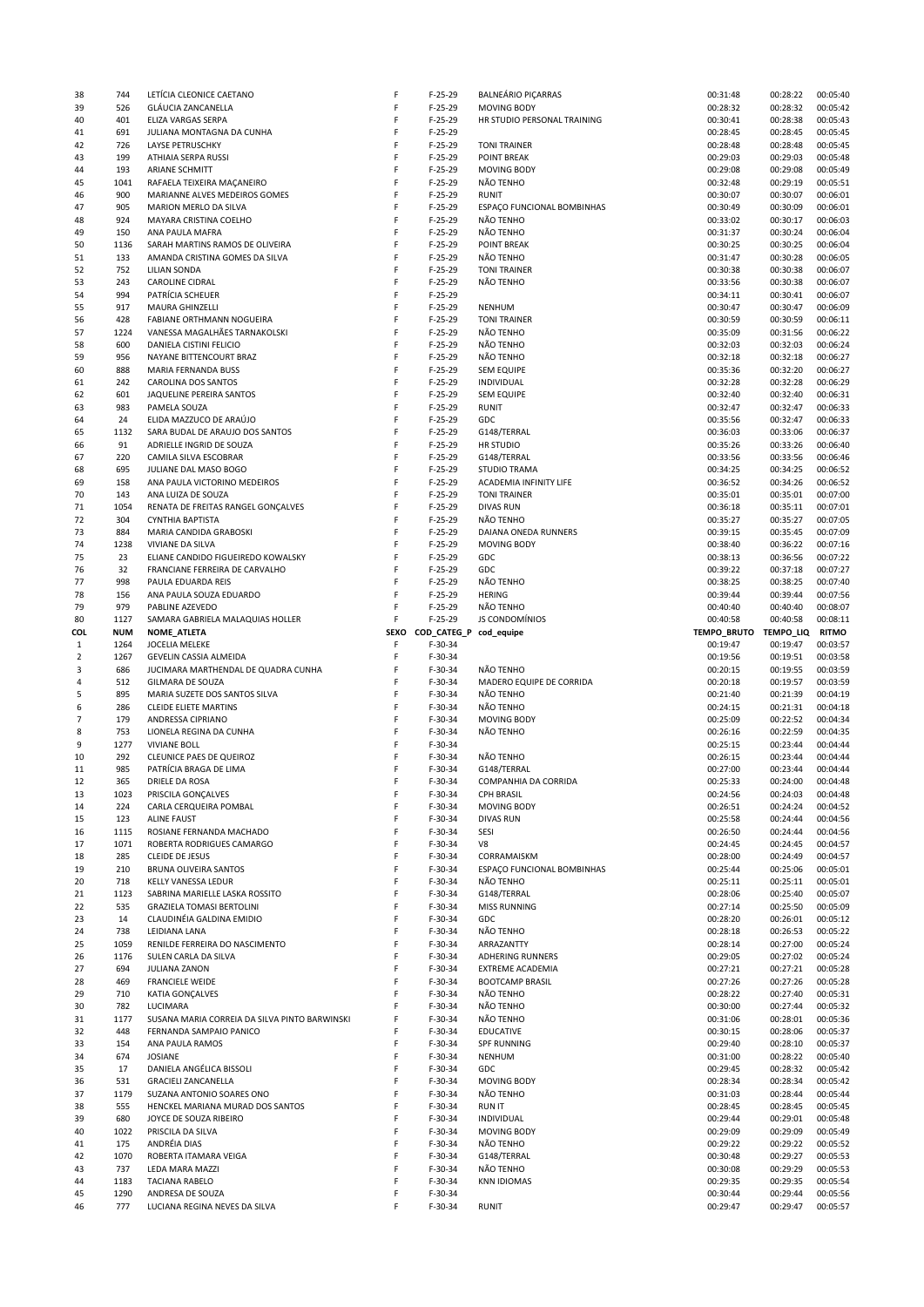| 47           | 891            | MARIA IZABELA LOPES GABRIEL                              | F      | F-30-34                | <b>NAO TENHO</b>                 | 00:30:41              | 00:29:51             | 00:05:58             |
|--------------|----------------|----------------------------------------------------------|--------|------------------------|----------------------------------|-----------------------|----------------------|----------------------|
| 48           | 945            | SIMONI K. CINTRA VOLLI                                   | F      | $F-30-34$              | <b>TONI TRAINER</b>              | 00:29:58              | 00:29:58             | 00:05:59             |
| 49           | 886            | MARIA EDITE BITTENCOURT SCALVIM                          | F      | $F-30-34$              | NÃO TENHO                        | 00:30:36              | 00:30:02             | 00:06:00             |
| 50           | 933            | MICHELLI FERREIRA RAUPP WOLF                             | F      | $F-30-34$              | <b>DIVAS RUN</b>                 | 00:30:42              | 00:30:09             | 00:06:01             |
| 51           | 808            | MAGALI KUHR DE BORBA                                     | F      | $F-30-34$              | NÃO TENHO                        | 00:33:38              | 00:30:17             | 00:06:03             |
| 52           | 306            | DAIANA ANTONIO SOARES                                    | F      | $F-30-34$              | NÃO TENHO                        | 00:32:50              | 00:30:30             | 00:06:06             |
|              |                |                                                          |        |                        |                                  |                       |                      |                      |
| 53           | 427            | FABIANA PERA ARPINI                                      | F      | $F-30-34$              | NÃO TENHO                        | 00:31:49              | 00:30:31             | 00:06:06             |
| 54           | 336            | DÉBORA R. N. LINHARES                                    | F      | $F-30-34$              | <b>CLEITON COSTA</b>             | 00:30:39              | 00:30:39             | 00:06:07             |
| 55           | 265            | CINARA RODRIGUES MILLANI SCHAICH                         | F      | $F-30-34$              | NÃO TENHO                        | 00:30:47              | 00:30:47             | 00:06:09             |
| 56           | 326            | DANIELLI HELOISA NAPOLI                                  | F      | $F-30-34$              | <b>TONI TRAINER</b>              | 00:30:59              | 00:30:59             | 00:06:11             |
| 57           | 470            | FRANCIELI CHAMS PEREIRA                                  | F      | $F-30-34$              | MF                               | 00:34:06              | 00:31:10             | 00:06:13             |
| 58           | 955            | <b>NATIELLI PIASSON</b>                                  | F      | $F-30-34$              | NÃO TENHO                        | 00:35:10              | 00:31:51             | 00:06:22             |
|              |                |                                                          |        |                        |                                  |                       |                      |                      |
| 59           | 1131           | SANDRA VEIGA CLEMER                                      | F      | $F-30-34$              | G148/TERRAL                      | 00:35:22              | 00:32:11             | 00:06:25             |
| 60           | 969            | NIRVANA RUBIA                                            | F      | $F-30-34$              | POINT BREAK                      | 00:32:24              | 00:32:24             | 00:06:28             |
| 61           | 65             | TATIANA VIEIRA BORA                                      | F      | $F-30-34$              | GDC                              | 00:33:40              | 00:32:28             | 00:06:29             |
| 62           | 227            | CARLA FERNANDA MUELLER                                   | F      | $F-30-34$              | NÃO TENHO                        | 00:34:50              | 00:32:52             | 00:06:34             |
| 63           | 387            | ELIANE APARECIDA BARBOSA                                 | F      | $F-30-34$              | G148/TERRAL                      | 00:36:01              | 00:33:03             | 00:06:36             |
|              |                |                                                          | F      |                        |                                  |                       |                      |                      |
| 64           | 727            | LEA DA SILVA SALES PINTO                                 |        | $F-30-34$              | NÃO TENHO                        | 00:36:31              | 00:33:06             | 00:06:37             |
| 65           | 615            | <b>JENIFFER MOREIRA</b>                                  | F      | $F-30-34$              | POLENTA COM GALINHA              | 00:33:16              | 00:33:16             | 00:06:39             |
| 66           | 252            | PRISCILA MACHADO                                         | F      | $F-30-34$              | <b>RUNIT</b>                     | 00:33:36              | 00:33:36             | 00:06:43             |
| 67           | 946            | NÁDIA DALLASTA                                           | F      | $F-30-34$              | NÃO TENHO                        | 00:33:55              | 00:33:55             | 00:06:46             |
| 68           | 492            | <b>GEORGIA LUCAS RAFAEL</b>                              | F      | $F-30-34$              | NÃO TENHO                        | 00:33:58              | 00:33:58             | 00:06:47             |
|              |                |                                                          | F      |                        |                                  |                       |                      |                      |
| 69           | 153            | ANA PAULA RAFFO PILOTTO                                  |        | $F-30-34$              | NÃO TENHO                        | 00:34:02              | 00:34:02             | 00:06:48             |
| 70           | 761            | LUANA CINTIA TONIOLO                                     | F      | $F-30-34$              | ARRAZANTTY                       | 00:34:33              | 00:34:33             | 00:06:54             |
| 71           | 320            | DANIELA DE CASTRO FORLIN                                 | F      | $F-30-34$              | <b>RUNIT</b>                     | 00:35:28              | 00:35:28             | 00:07:05             |
| 72           | 322            | DANIELA JAMILE LEITEMPERGHER,                            | F      | $F-30-34$              |                                  | 00:35:29              | 00:35:29             | 00:07:05             |
| 73           | 688            | JULIANA DA ROCHA                                         | F      | $F-30-34$              | VAS                              | 00:35:29              | 00:35:29             | 00:07:05             |
|              |                |                                                          | F      |                        |                                  |                       |                      |                      |
| 74           | 390            | ELIANE DUARTE FERREIRA RODRIGUES                         |        | $F-30-34$              | <b>BOOTCAMP</b>                  | 00:35:31              | 00:35:31             | 00:07:06             |
| 75           | $\overline{2}$ | ADRIANE DE F. ALVES DA SILVA                             | F      | $F-30-34$              | GDC                              | 00:35:31              | 00:35:31             | 00:07:06             |
| 76           | 1039           | RAFAELA PEDROSO DA SILVA                                 | F      | $F-30-34$              | NÃO TENHO                        | 00:35:36              | 00:35:36             | 00:07:07             |
| 77           | 86             | ADRIANA TEIXEIRA DA COSTA BARRETO                        | F      | $F-30-34$              | <b>RUNIT</b>                     | 00:35:45              | 00:35:45             | 00:07:09             |
| 78           | 537            | GREICEANE DALL AGNOL DOLZAN                              | F      | $F-30-34$              | <b>RUNIT</b>                     | 00:36:22              | 00:36:22             | 00:07:16             |
|              |                |                                                          |        |                        |                                  |                       |                      |                      |
| 79           | 527            | <b>GLAUCILÉIA FAUST</b>                                  | F      | $F-30-34$              | RASTRO JOINVILLE                 | 00:36:41              | 00:36:41             | 00:07:19             |
| 80           | 1021           | POLYANA STINGHEN                                         | F      | $F-30-34$              | NÃO TENHO                        | 00:37:02              | 00:37:02             | 00:07:24             |
| 81           | 463            | FLÁVIA PEREIRA MACHADO MABA                              | F      | $F-30-34$              | <b>POINT BREAK</b>               | 00:37:03              | 00:37:03             | 00:07:24             |
| 82           | 861            | MARCIELE GABE OCHOZCI                                    | F      | $F-30-34$              | VAS                              | 00:37:08              | 00:37:08             | 00:07:25             |
| 83           | 20             | DÉBORA MEDEIROS                                          | F      | $F-30-34$              | GDC                              | 00:39:22              | 00:37:16             | 00:07:27             |
|              |                |                                                          |        |                        |                                  |                       |                      |                      |
| 84           | 152            | ANA PAULA PETERS                                         | F      | $F-30-34$              | <b>EQUIPE TOP</b>                | 00:37:18              | 00:37:18             | 00:07:27             |
| 85           | 1102           | ROSANA AMALIA APPELT                                     | F      | $F-30-34$              | <b>RUNIT</b>                     | 00:37:41              | 00:37:41             | 00:07:31             |
| 86           | 1190           | TATIANA PAULA FOLLE                                      | F      | $F-30-34$              | <b>RUNIT</b>                     | 00:38:47              | 00:38:47             | 00:07:45             |
| 87           | 406            | ELIZIANE FELIPE OLIVEIRA                                 | F      | $F-30-34$              | POINT BREAK                      | 00:39:12              | 00:39:12             | 00:07:50             |
| 88           | 538            | <b>GUACIARA SIMONE DE SIMAS</b>                          | F      | $F-30-34$              | ARRAZANTTY                       | 00:41:13              | 00:39:14             | 00:07:50             |
|              |                |                                                          |        |                        |                                  |                       |                      |                      |
| 89           | 172            | ANDREA GOMES CORTES                                      | F      | $F-30-34$              | ARRAZANTTY                       | 00:41:12              | 00:39:20             | 00:07:51             |
| 90           | 519            | <b>GISELI FELIPE</b>                                     | F      | $F-30-34$              |                                  | 00:39:45              | 00:39:45             | 00:07:57             |
| 91           |                | ALEXANDRA DE ASSIS PEREIRA                               | F      | $F-30-34$              |                                  |                       |                      | 00:08:19             |
|              | 111            |                                                          |        |                        | <b>RUN IT</b>                    | 00:41:36              | 00:41:36             |                      |
|              |                |                                                          |        |                        |                                  |                       |                      |                      |
| COL          | NUM            | NOME_ATLETA                                              | SEXO   | COD_CATEG_P            | cod_equipe                       | TEMPO_BRUTO TEMPO_LIQ |                      | <b>RITMO</b>         |
| $\mathbf{1}$ | 472            | <b>FRANCINE DOS SANTOS</b>                               | F      | $F-35-39$              | CORJA                            | 00:23:13              | 00:20:13             | 00:04:02             |
| $\mathbf 2$  | 740            | LENITA DE VILLA                                          | F      | $F-35-39$              | CBSCORRIDA@GMAIL.COM             | 00:21:37              | 00:21:15             | 00:04:15             |
| 3            | 99             | ALESSANDRA F.R.LUCHTEMBERG                               | F      | $F-35-39$              | ESTAÇÃO AZUL                     | 00:22:55              | 00:21:17             | 00:04:15             |
| 4            | 16             | DAIANE AMBRÓSIO                                          | F      | $F-35-39$              | GDC                              | 00:23:35              | 00:21:46             | 00:04:21             |
|              |                |                                                          | F      |                        |                                  |                       |                      |                      |
| 5            | 1040           | RAFAELA RADAVELLI                                        |        | $F-35-39$              | <b>TRIUMPH</b>                   | 00:23:34              | 00:22:43             | 00:04:32             |
| 6            | 403            | ELIZABETH DELLANDREA                                     | F      | $F-35-39$              | VÁ CORRER                        | 00:25:32              | 00:22:48             | 00:04:33             |
| 7            | 689            | <b>JULIANA GUERIOS</b>                                   | F      | $F-35-39$              | <b>SEM EQUIPE</b>                | 00:25:43              | 00:23:19             | 00:04:39             |
| 8            | 785            | LUCINEIDE GOTTESMANN                                     | F      | $F-35-39$              | NÃO TENHO                        | 00:25:41              | 00:23:29             | 00:04:41             |
| 9            | 327            | DANILA DE FÁTIMA MOREIRA SOUSA                           | F      | $F-35-39$              | NÃO TENHO                        | 00:23:47              | 00:23:30             | 00:04:42             |
| 10           | 855            |                                                          | F      |                        |                                  |                       |                      |                      |
|              |                | MARCIA ADRIANA KUTCHER DE ARAUJO                         |        | $F-35-39$              | <b>MOVING BODY</b>               | 00:26:21              | 00:24:06             | 00:04:49             |
| 11           | 343            | DENILZA MARTINS                                          | F      | F-35-39                | CAFE LONTRINHA E EVOLUÇÃO ALARME | 00:26:14              | 00:24:17             | 00:04:51             |
| 12           | 45             | KELLY                                                    | F      | $F-35-39$              | GDC                              | 00:24:59              | 00:24:19             | 00:04:51             |
| 13           | 298            | <b>CRISTIANE BORGES MULLER</b>                           | F      | $F-35-39$              | <b>MOVING BODY</b>               | 00:26:38              | 00:24:23             | 00:04:52             |
| 14           | 358            | DOLFINA CONCEIÇÃO ARAÚJO                                 | F      | $F-35-39$              | EU CORRO                         | 00:24:24              | 00:24:24             | 00:04:52             |
| 15           | 1104           | ROSANE PEREIRA                                           | F      | $F-35-39$              | <b>MOVING BODY</b>               | 00:26:48              | 00:24:24             | 00:04:52             |
| 16           | 339            | DEISE CORREIA DE SOUZA                                   | F      | $F-35-39$              | <b>GAYA RUNNERS</b>              | 00:25:56              | 00:24:32             | 00:04:54             |
|              |                |                                                          |        |                        |                                  |                       |                      |                      |
| 17           | 1105           | ROSANGELA DE FATIMA DA SILVA                             | F      | $F-35-39$              | TIGRE EM AÇÃO                    | 00:24:33              | 00:24:33             | 00:04:54             |
| 18           | 582            | <b>JACQUELINE EMERIM</b>                                 | F      | $F-35-39$              | <b>DIVAS RUN</b>                 | 00:24:37              | 00:24:37             | 00:04:55             |
| 19           | 760            | LUANA CHAVES CERVI BACKES                                | F      | $F-35-39$              | XXX                              | 00:27:26              | 00:24:47             | 00:04:57             |
| 20           | 1047           | REGIANE TEIXEIRA LUCHTENBERG                             | F      | $F-35-39$              | <b>RUNIT</b>                     | 00:25:19              | 00:25:19             | 00:05:03             |
| 21           | 940            | MIRELA MARTIRE                                           | F      | $F-35-39$              | MIRELA                           | 00:28:32              | 00:25:23             | 00:05:04             |
|              |                |                                                          |        |                        |                                  |                       |                      |                      |
| 22           | 132            | AMÁLIA HENKELS GEBHARDT                                  | F      | $F-35-39$              | PROTRAINNING                     | 00:28:36              | 00:25:23             | 00:05:04             |
| 23           | 405            | ELIZETE GAZANIGA                                         | F      | $F-35-39$              | PERFORMANCE                      | 00:27:44              | 00:25:24             | 00:05:04             |
| 24           | 307            | DAIANA MORRO MONTIBELER                                  | F      | $F-35-39$              | G148/TERRAL                      | 00:28:04              | 00:25:49             | 00:05:09             |
| 25           | 534            | <b>GRAZIELA DALGALLO</b>                                 | F      | $F-35-39$              | COMPANHIA DA CORRIDA             | 00:27:27              | 00:26:01             | 00:05:12             |
|              |                |                                                          | F      |                        | NÃO TENHO                        |                       |                      |                      |
| 26           | 693            | <b>JULIANA SOUZA</b>                                     |        | $F-35-39$              |                                  | 00:28:54              | 00:26:08             | 00:05:13             |
| 27           | 776            | LUCIANA GOTTESMANN                                       | F      | $F-35-39$              | PERFORMANCE                      | 00:28:25              | 00:26:09             | 00:05:13             |
| 28           | 471            | FRANCILAINE APARECIDA DUFFECK                            | F      | $F-35-39$              | NÃO TENHO                        | 00:28:54              | 00:26:09             | 00:05:13             |
| 29           | 89             | ADRIANNE RUBANO PESSOA                                   | F      | $F-35-39$              | <b>AVULSO</b>                    | 00:26:11              | 00:26:11             | 00:05:13             |
| 30           | 1182           | TACIANA B SCHEIDT                                        | F      | $F-35-39$              | <b>RUN IT</b>                    | 00:26:18              | 00:26:18             | 00:05:15             |
| 31           | 361            | DORIS V. DAMASO DA SILVEIRA                              | F      | $F-35-39$              | VA CORRER                        | 00:29:23              | 00:26:27             | 00:05:17             |
| 32           | 1138           | SASKIA DORLY LUETKE                                      | F      | $F-35-39$              | ADOV TIMBÓ                       | 00:27:28              | 00:26:36             | 00:05:19             |
|              |                |                                                          |        |                        |                                  |                       |                      |                      |
| 33           | 201            | BEATRIZ PEREIRA KUSTER                                   | F      | $F-35-39$              | <b>BRUSQUE SAÚDE</b>             | 00:26:45              | 00:26:45             | 00:05:21             |
| 34           | 856            | MARCIA AMARAL VITORINO                                   | F      | $F-35-39$              | NÃO TENHO                        | 00:28:37              | 00:26:53             | 00:05:22             |
| 35           | 529            | GLEUSA APARECIDA BITTENCOURT DALLAGNOLI                  | F      | $F-35-39$              | NÃO TENHO                        | 00:27:32              | 00:26:59             | 00:05:23             |
| 36           | 260            | CHRISTIANE CORRÊA                                        | F      | $F-35-39$              | NÃO TENHO                        | 00:27:56              | 00:26:59             | 00:05:23             |
| 37           | 73             | ADELITA DOS SANTOS NUNES                                 | F      | $F-35-39$              | G148/TERRAL                      | 00:30:36              | 00:27:31             | 00:05:30             |
|              |                |                                                          |        |                        |                                  |                       |                      |                      |
| 38           | 1258           | ZENELISE DRODOWSKI                                       | F      | $F-35-39$              | NÃO TENHO                        | 00:30:19              | 00:27:32             | 00:05:30             |
| 39           | 1157           | SILVANA MAFRA TELLES                                     | F      | $F-35-39$              | RUN CLASS TIME                   | 00:27:37              | 00:27:37             | 00:05:31             |
| 40           | 333            | DAYSE LUCIA MUNIZ                                        | F      | $F-35-39$              | VAS                              | 00:30:43              | 00:27:43             | 00:05:32             |
| 41           | 429            | FABIANE PESSI DE OLIVEIRA                                | F      | $F-35-39$              | <b>EDUCATIVE</b>                 | 00:29:12              | 00:27:43             | 00:05:50             |
| 42           | 532            | <b>GRACIETE CAMILA ELEUTERIO</b>                         | F      | $F-35-39$              | NÃO TENHO                        | 00:28:17              | 00:28:17             | 00:05:39             |
|              |                |                                                          |        |                        |                                  |                       |                      |                      |
| 43<br>44     | 1107<br>1037   | ROSÂNGELA ELTZ RECHENMACHER<br>RAFAELA M. PEREIRA GARCIA | F<br>F | $F-35-39$<br>$F-35-39$ | NÃO TENHO<br>STUDIO MARCELA      | 00:28:28<br>00:28:28  | 00:28:28<br>00:28:28 | 00:05:41<br>00:05:41 |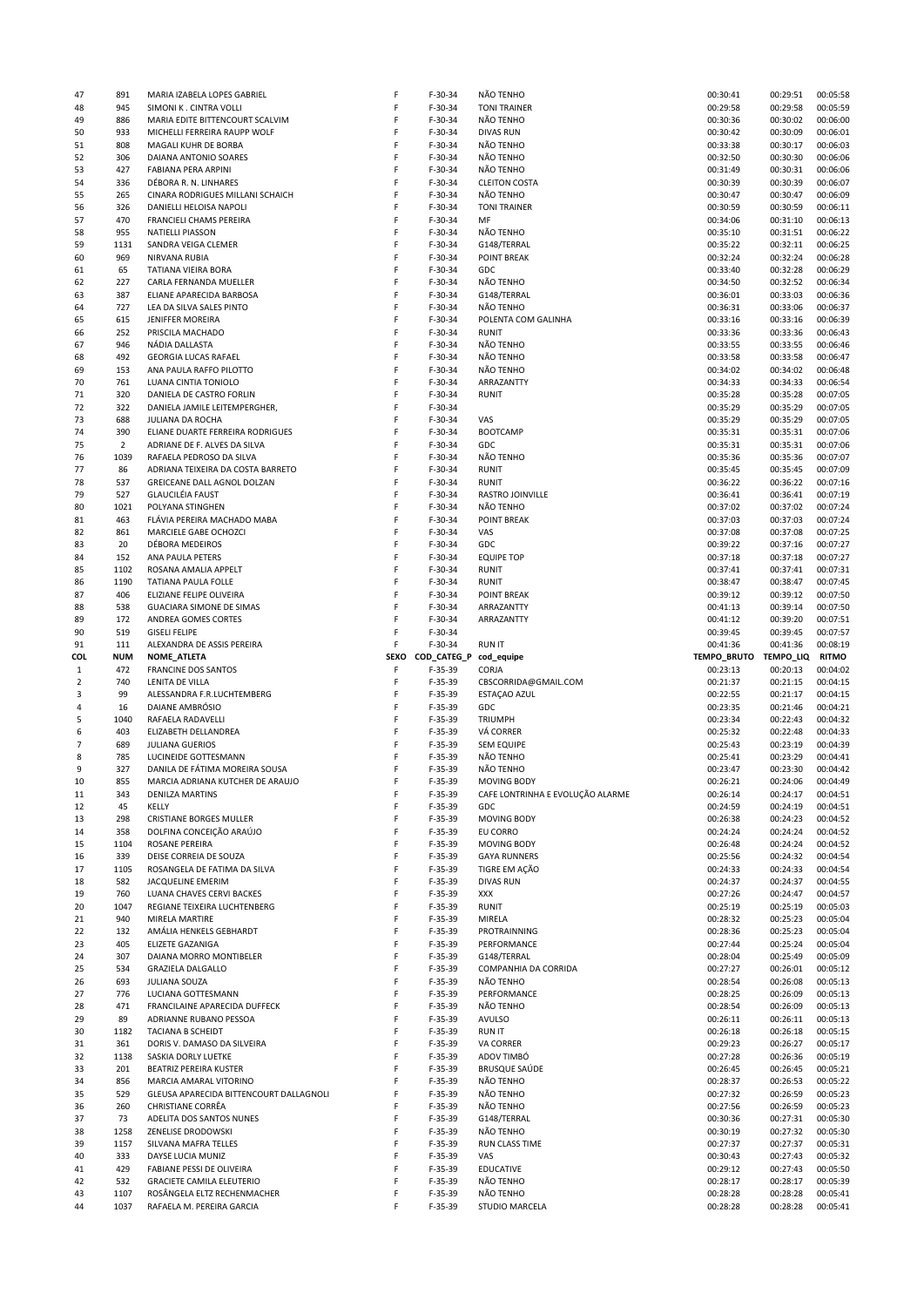| 45             | 74         | ADELITA MARINHO                     | F    | $F-35-39$              | NÃO TENHO                           | 00:28:29              | 00:28:29 | 00:05:41     |
|----------------|------------|-------------------------------------|------|------------------------|-------------------------------------|-----------------------|----------|--------------|
| 46             | 62         | SABRINA RAMOS MAURER                | F    | $F-35-39$              | GDC                                 | 00:29:45              | 00:28:33 | 00:05:42     |
| 47             | 1114       | ROSIANE FAUSTINA DA SILVA DE PAULA  | F    | $F-35-39$              | NÃO TENHO                           | 00:28:45              | 00:28:45 | 00:05:45     |
| 48             | 1151       | SHEILA REGINA KUHLMANN WALTRICH     | F    | $F-35-39$              | NÃO TENHO                           | 00:28:51              | 00:28:51 | 00:05:46     |
| 49             | 951        | NARETE CRISTINA SOUZA               | F    | $F-35-39$              | FW CORRIDAS & CAMINHADAS            | 00:31:21              | 00:28:55 | 00:05:46     |
|                | 240        |                                     | F    |                        |                                     | 00:28:56              | 00:28:56 |              |
| 50             |            | CAROLINA COVOLAN MALBURG            |      | $F-35-39$              | <b>RUN IT</b>                       |                       |          | 00:05:46     |
| 51             | 580        | IVONETE CARDOSO LIMA                | F    | $F-35-39$              | <b>ATRICOR</b>                      | 00:29:33              | 00:29:09 | 00:05:49     |
| 52             | 245        | <b>CATIA CUNHA</b>                  | F    | $F-35-39$              | <b>MOVING BODY</b>                  | 00:31:35              | 00:29:09 | 00:05:49     |
| 53             | 83         | ADRIANA BERTOLDO                    | F    | $F-35-39$              | <b>TONI TRAINER</b>                 | 00:29:17              | 00:29:17 | 00:05:51     |
| 54             | 174        | ANDREIA DA COSTA SOUZA RIBEIRO      | F    | $F-35-39$              | <b>RUN DIVAS</b>                    | 00:30:42              | 00:29:17 | 00:05:51     |
| 55             | 337        | DEBORA TEIXEIRA DOS REIS HOMRICH    | F    | $F-35-39$              | COMPANHIA DA CORRIDA                | 00:31:06              | 00:29:25 | 00:05:52     |
|                |            |                                     |      |                        |                                     |                       |          |              |
| 56             | 325        | DANIELLA BERTOLI                    | F    | $F-35-39$              | CORJA                               | 00:32:22              | 00:29:25 | 00:05:52     |
| 57             | 1192       | <b>TATIANE REMPEL</b>               | F    | $F-35-39$              | PÉ NA TABUA                         | 00:30:08              | 00:29:29 | 00:05:53     |
| 58             | 551        | <b>HELENA PINTO</b>                 | F    | $F-35-39$              | NÃO TENHO                           | 00:30:36              | 00:29:30 | 00:05:54     |
| 59             | 425        | <b>FABIANA L E DAHLKE</b>           | F    | $F-35-39$              | NÃO TENHO                           | 00:31:45              | 00:29:39 | 00:05:55     |
| 60             | 443        | FERNANDA CARDOZO                    | F    | $F-35-39$              | <b>RUNIT</b>                        | 00:29:46              | 00:29:46 | 00:05:57     |
| 61             | 991        | PATRICIA FADEL CRUZ                 | F    | $F-35-39$              | <b>TONI TRAINER</b>                 | 00:30:08              | 00:30:08 | 00:06:01     |
|                |            |                                     |      |                        |                                     |                       |          |              |
| 62             | 897        | MARIA TERESA OLINGER                | F    | $F-35-39$              | G148/TERRAL                         | 00:32:28              | 00:30:31 | 00:06:06     |
| 63             | 136        | ANA CAROLINA BUSATO                 | F    | $F-35-39$              | <b>SEM EQUIPE</b>                   | 00:33:18              | 00:30:46 | 00:06:09     |
| 64             | 183        | ANNA PAULA MENEGUZZI                | F    | $F-35-39$              | NÃO TENHO                           | 00:33:23              | 00:30:53 | 00:06:10     |
| 65             | 36         | JAQUELINE GOMES FERREIRA DA COSTA   | F    | $F-35-39$              | GDC                                 | 00:32:10              | 00:30:55 | 00:06:10     |
| 66             | 987        | PATRICIA DEMARCH JOENCK             | F    | $F-35-39$              | <b>RUNIT</b>                        | 00:33:58              | 00:30:58 | 00:06:11     |
|                |            |                                     | F    |                        |                                     |                       |          |              |
| 67             | 1187       | TATIANA ALMEIDA                     |      | $F-35-39$              | <b>KNN IDIOMAS</b>                  | 00:33:52              | 00:31:10 | 00:06:13     |
| 68             | 1152       | SIBELE DIAS VINAGRE                 | F    | $F-35-39$              | NÃO TENHO                           | 00:34:12              | 00:31:35 | 00:06:18     |
| 69             | 930        | MEURY IRALA WELTER                  | F    | $F-35-39$              | NÃO TEM                             | 00:31:55              | 00:31:55 | 00:06:22     |
| 70             | 754        | LISIANE SALAPATA                    | F    | $F-35-39$              | NÃO TENHO                           | 00:32:06              | 00:32:06 | 00:06:25     |
| 71             | 995        | PATRICIA TEREZINHA CUNHAQUE DUARTE  | F    | $F-35-39$              | JULIANO MATOS TREINAMENTO FUNCIONAL | 00:35:26              | 00:32:56 | 00:06:34     |
| 72             | 992        | PATRICIA IARA DOS SANTOS            | F    | $F-35-39$              | <b>EDUCATIVE</b>                    | 00:33:10              | 00:33:10 | 00:06:37     |
|                |            |                                     |      |                        |                                     |                       |          |              |
| 73             | 323        | DANIELA PINHEIRO                    | F    | $F-35-39$              | <b>SEM EQUIPE</b>                   | 00:37:07              | 00:33:48 | 00:06:45     |
| 74             | 1263       | MARISA DE FREITAS DE SOUZA          | F    | $F-35-39$              |                                     | 00:34:24              | 00:33:56 | 00:06:46     |
| 75             | 885        | MARIA DOS PRAZERES DA SILVA MONIN   | F    | $F-35-39$              | <b>RUNIT</b>                        | 00:34:30              | 00:34:30 | 00:06:54     |
| 76             | 121        | ALINE ADRIANA GIRARDI COMELLI       | F    | $F-35-39$              | <b>RUNIT</b>                        | 00:35:00              | 00:35:00 | 00:07:00     |
| 77             | 445        | FERNANDA FREIRE ALLEBRANDT          | F    | $F-35-39$              | <b>GRUPO RUN UP</b>                 | 00:35:20              | 00:35:20 | 00:07:03     |
|                |            |                                     |      |                        |                                     |                       |          |              |
| 78             | 149        | ANA PAULA LUCHTEMBERG               | F    | $F-35-39$              | <b>RUNIT</b>                        | 00:35:47              | 00:35:47 | 00:07:09     |
| 79             | 319        | DANIELA CRISTINE ISENSSE            | F    | $F-35-39$              | NÃO TENHO                           | 00:35:54              | 00:35:54 | 00:07:10     |
| 80             | 277        | <b>CLAUDIANA FAUST</b>              | F    | $F-35-39$              | <b>RASTRO</b>                       | 00:36:40              | 00:36:40 | 00:07:19     |
| 81             | 722        | VANDA ALUSCO DE SOUZA               | F    | $F-35-39$              | <b>SEM EQUIPE</b>                   | 00:37:07              | 00:37:07 | 00:07:25     |
| 82             | 521        | <b>GISELLI FERREIRA RAUPP</b>       | F    | $F-35-39$              | <b>POINT BREACK</b>                 | 00:37:28              | 00:37:28 | 00:07:29     |
|                |            |                                     | F    |                        |                                     |                       |          |              |
| 83             | 690        | <b>JULIANA LANA</b>                 |      | $F-35-39$              | G148/TERRAL                         | 00:40:50              | 00:38:16 | 00:07:39     |
| 84             | 1024       | PRISCILA KAREN MARTINS GONÇALVES    | F    | $F-35-39$              | RUN CLASS TIME                      | 00:40:22              | 00:38:56 | 00:07:46     |
| 85             | 988        | PATRICIA DEMONTI                    | F    | $F-35-39$              | NÃO TENHO                           | 00:39:24              | 00:39:24 | 00:07:52     |
| 86             | 271        | <b>CLAUDETE BORGES MOTA</b>         | F    | $F-35-39$              | G148/TERRAL                         | 00:39:31              | 00:39:31 | 00:07:54     |
| 87             | 392        | ELIANE SANDRIN BERGUER              | F    | $F-35-39$              | INDEPENDENTE                        | 00:42:19              | 00:42:19 | 00:08:27     |
| 88             | 360        | DÓRIS MENETRIER                     | F    | $F-35-39$              | COMPANHIA DA CORRIDA                | 00:50:44              | 00:49:15 | 00:09:51     |
|                |            |                                     |      |                        |                                     |                       |          |              |
|                |            |                                     |      |                        |                                     |                       |          |              |
| COL            | <b>NUM</b> | NOME_ATLETA                         | SEXO | COD_CATEG_P cod_equipe |                                     | TEMPO_BRUTO TEMPO_LIQ |          | <b>RITMO</b> |
| $\mathbf{1}$   | 290        | <b>CLENIR CORREA BOF</b>            | F    | $F-40-44$              | VAS                                 | 00:20:24              | 00:20:08 | 00:04:01     |
| $\overline{2}$ | 595        | JANETE TERESINHA OSS-EMER SCHMOEGEL | F    | $F-40-44$              | NÃO TENHO                           | 00:22:15              | 00:22:15 | 00:04:27     |
|                |            |                                     | F    |                        |                                     | 00:25:16              | 00:22:27 | 00:04:29     |
| 3              | 1268       | DEBORA JAUNA SOUZA DA CONCEIÇÃO     |      | $F-40-44$              |                                     |                       |          |              |
| 4              | 575        | <b>ISOLETE SCHMIT OLIVEIRA</b>      | F    | $F-40-44$              | NÃO TENHO                           | 00:24:56              | 00:23:43 | 00:04:44     |
| 5              | 1122       | RUTE MALAQUIAS LIMA                 | F    | $F-40-44$              | RUTE REPRESENTAÇÕES                 | 00:24:26              | 00:24:26 | 00:04:52     |
| 6              | 967        | NILZA CAPELLI                       | F    | $F-40-44$              | NÃO TENHO                           | 00:26:37              | 00:24:05 | 00:04:48     |
| $\overline{7}$ | 901        | MARILDA CHAGAS DA SILVA MORAIS      | F    | $F-40-44$              | VÁ CORRER                           | 00:26:37              | 00:24:05 | 00:04:48     |
| 8              | 1175       | SULAMITA DE SOUZA                   | F    | $F-40-44$              | FW CORRIDAS & CAMINHADAS            | 00:25:32              | 00:24:12 | 00:04:50     |
|                |            |                                     |      |                        |                                     |                       |          |              |
| 9              | 87         | ADRIANE REGINA MORAIS LOENERT       | F    | $F-40-44$              | VÁ CORRER                           | 00:26:57              | 00:24:13 | 00:04:50     |
| 10             | 100        | ALESSANDRA FERREIRA DE ABREU        | F    | $F-40-44$              | <b>RUN+TEAM</b>                     | 00:25:38              | 00:24:19 | 00:04:51     |
| 11             | 511        | GILMARA CENSI RAMPELOTTI            | F    | $F-40-44$              | <b>BOT CAMP20</b>                   | 00:26:30              | 00:24:44 | 00:04:56     |
| 12             | 1156       | SILVANA BEVILAQUA                   | F    | $F-40-44$              | COMPANHIA DA CORRIDA                | 00:26:37              | 00:25:01 | 00:05:00     |
| 13             | 276        | CLAUDIA SILVA RIBEIRO ALVES         | F    | $F-40-44$              | NÃO TENHO                           | 00:28:31              | 00:25:26 | 00:05:04     |
| 14             | 547        | HÉGIRA LIMA DE ARAUJO SOUZA         | F    | $F-40-44$              | NÃO TENHO                           | 00:28:54              | 00:25:31 | 00:05:06     |
|                |            |                                     |      |                        |                                     |                       |          |              |
| 15             | 1167       | SIRLEI MARIA DOS SANTOS PEREIRA     | F    | $F-40-44$              | CORRA + KM                          | 00:26:29              | 00:25:39 | 00:05:07     |
| 16             | 493        | GEOVANA DA CONCEIÇÃO                | F    | $F-40-44$              | NÃO TENHO                           | 00:27:07              | 00:26:09 | 00:05:13     |
| 17             | 860        | MARCIA ELISIA MORAES                | F    | $F-40-44$              | VA CORRER                           | 00:29:07              | 00:26:28 | 00:05:17     |
| 18             | 194        | ARILDES SALETE GIRARDI CHIARELLI    | F    | $F-40-44$              | <b>ASCURRA</b>                      | 00:28:17              | 00:26:31 | 00:05:18     |
| 19             | 514        | GIOVANA NUNES DE SOUZA              | F    | $F-40-44$              | NÃO TENHO                           | 00:29:23              | 00:26:36 | 00:05:19     |
| 20             | 402        | ELIZABETE RODRIGUES MOSER           | F    | $F-40-44$              | <b>CME ASCURRA</b>                  | 00:28:17              | 00:26:42 | 00:05:20     |
| 21             | 261        | CHRISTIANE DA SILVA BEIMS           | F    | $F-40-44$              | <b>GRUPO RUNIT</b>                  | 00:27:00              | 00:27:00 | 00:05:24     |
|                |            |                                     |      |                        |                                     |                       |          |              |
| 22             | 882        | MARIA DE JESUS SANTOS               | F    | $F-40-44$              | G148/TERRAL                         | 00:29:35              | 00:27:02 | 00:05:24     |
| 23             | 328        | <b>EDIANE CERQUEIRA</b>             | F    | $F-40-44$              | <b>RUNIT</b>                        | 00:27:21              | 00:27:21 | 00:05:28     |
| 24             | 599        | JAQUELINE DOS SANTOS                | F    | $F-40-44$              | <b>AVULSO</b>                       | 00:28:00              | 00:27:33 | 00:05:30     |
| 25             | 1197       | LUCINEI TRINDADE DO RASARIO         | F    | $F-40-44$              | <b>EQUIPE TOP</b>                   | 00:28:03              | 00:27:39 | 00:05:31     |
| 26             | 566        | <b>IARA LOPES</b>                   | F    | $F-40-44$              | <b>MOVING BODY</b>                  | 00:29:59              | 00:27:44 | 00:05:32     |
|                | 338        |                                     | F    | $F-40-44$              |                                     |                       |          |              |
| 27             |            | DEBORAH MOURA LITVAY                |      |                        | OFFICINALIS RUNNERS                 | 00:30:45              | 00:27:51 | 00:05:34     |
| 28             | 724        | LAURIANE P. L. BRUGNAGO             | F    | $F-40-44$              | NÃO TENHO                           | 00:28:09              | 00:28:09 | 00:05:37     |
| 29             | 594        | <b>JANETE KUBIAK</b>                | F    | $F-40-44$              | <b>RUNIT</b>                        | 00:28:21              | 00:28:21 | 00:05:40     |
| 30             | 85         | ADRIANA NAGEL                       | F    | $F-40-44$              | <b>SEM EQUIPE</b>                   | 00:31:48              | 00:28:26 | 00:05:40     |
| 31             | 779        | LUCIANI TAMANINI                    | F    | $F-40-44$              | NÃO TENHO                           | 00:29:48              | 00:28:30 | 00:05:42     |
| 32             | 986        | PATRÍCIA DA SILVA LEITE TEIXEIRA    | F    | $F-40-44$              | G148/TERRAL                         | 00:31:02              | 00:28:57 | 00:05:47     |
| 33             | 151        | ANA PAULA NERY ROCHA                | F    | $F-40-44$              | ANA PAULA                           | 00:29:48              | 00:29:15 | 00:05:51     |
|                |            |                                     | F    |                        |                                     |                       |          |              |
| 34             | 774        | LUCIANA BLEY DE NORONHA             |      | $F-40-44$              | <b>SEM EQUIPE</b>                   | 00:29:16              | 00:29:16 | 00:05:51     |
| 35             | 990        | PATRICIA ELISA VELOSO               | F    | $F-40-44$              | NÃO TENHO                           | 00:29:32              | 00:29:32 | 00:05:54     |
| 36             | 412        | EMMANUELLE DE SOUZA TEIXEIRA        | F    | $F-40-44$              | <b>ACADEMIA FOR FITNESS</b>         | 00:33:50              | 00:30:25 | 00:06:04     |
| 37             | 963        | NILCELEIA OTAVIA DA SILVA KOHL      | F    | $F-40-44$              | <b>SEM EQUIPE</b>                   | 00:33:16              | 00:30:34 | 00:06:06     |
| 38             | 426        | FABIANA NEVES PAVESI                | F    | $F-40-44$              | NÃO TENHO                           | 00:33:11              | 00:31:30 | 00:06:18     |
| 39             | 1109       | ROSEANE SEIBT RUFINO                | F    | $F-40-44$              | CLASSTIME                           | 00:31:36              | 00:31:36 | 00:06:19     |
|                |            |                                     |      |                        |                                     |                       |          |              |
| 40             | 704        | KANDY REGINA PEREIRA FRENA          | F    | $F-40-44$              | NÃO TENHO                           | 00:31:46              | 00:31:46 | 00:06:21     |
| 41             | 1050       | REGINA MAFRA CORDEIRO               | F    | $F-40-44$              | NÃO TENHO                           | 00:33:41              | 00:32:12 | 00:06:26     |
| 42             | 1170       | SONIA RAMOS                         | F    | $F-40-44$              | VAS                                 | 00:32:42              | 00:32:42 | 00:06:32     |
| 43             | 1273       | CASSIANA ANDRE REZENDE              | F    | $F-40-44$              |                                     | 00:34:20              | 00:34:20 | 00:06:51     |
| 44             | 321        | DANIELA FONSECA                     | F    | $F-40-44$              | NÃO TENHO                           | 00:34:34              | 00:34:34 | 00:06:54     |
| 45             | 146        | ANA MARIA REDERD DE OLIVEIRA        | F    | $F-40-44$              | <b>RUNIT</b>                        | 00:34:48              | 00:34:48 | 00:06:57     |